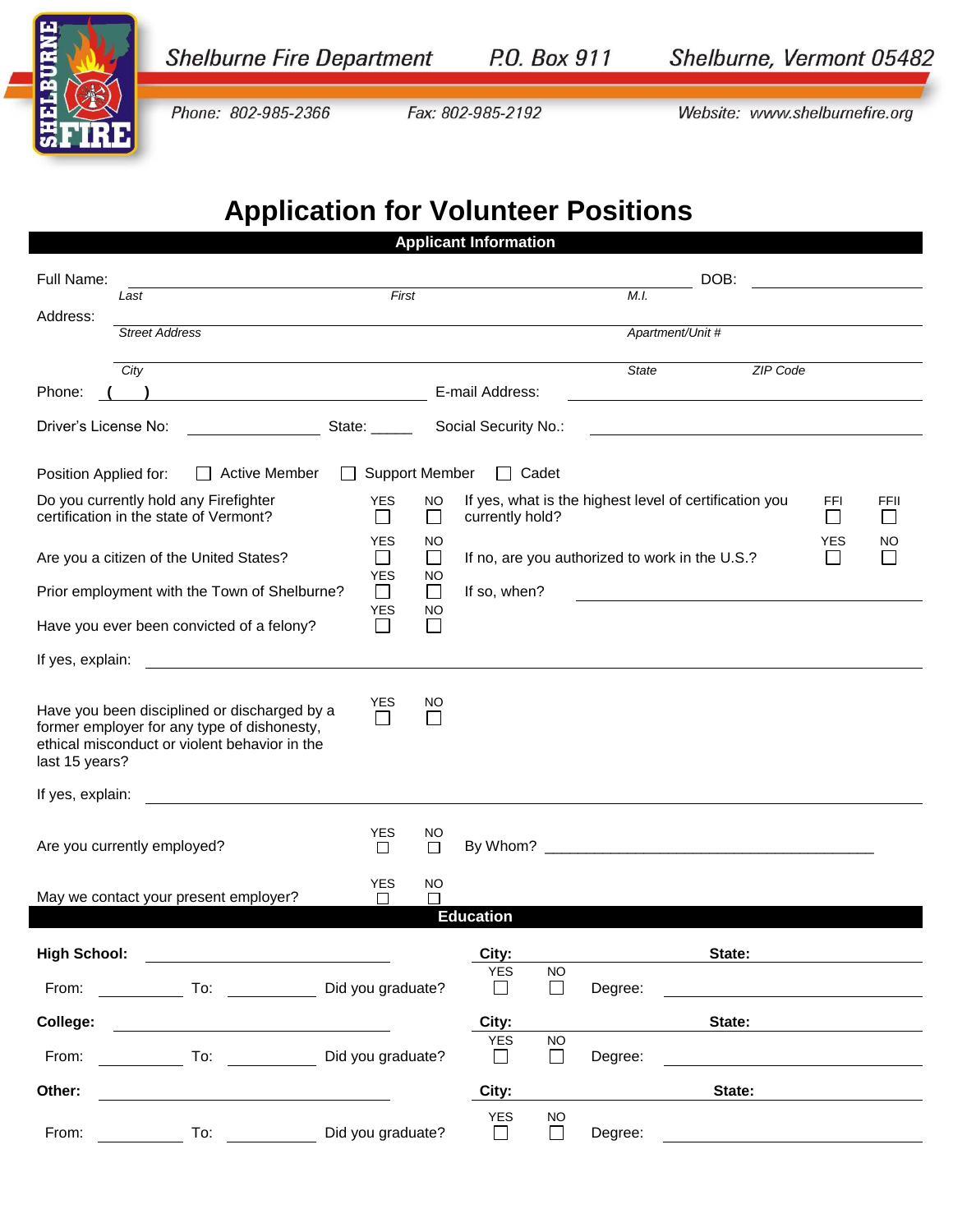|                                                                                                                                    | <b>References</b>   |                                                                                                                                                                                                                                                                                                                                                                              |  |
|------------------------------------------------------------------------------------------------------------------------------------|---------------------|------------------------------------------------------------------------------------------------------------------------------------------------------------------------------------------------------------------------------------------------------------------------------------------------------------------------------------------------------------------------------|--|
| Please list three professional references.                                                                                         |                     |                                                                                                                                                                                                                                                                                                                                                                              |  |
| <b>Full Name:</b>                                                                                                                  | Relationship:       |                                                                                                                                                                                                                                                                                                                                                                              |  |
| Company:<br><u> 1989 - Johann Barbara, martin amerikan basar dan berasal dalam basa dan berasal dalam basar dalam basa dalam</u>   |                     | Phone:<br>$\left(\begin{array}{c} \begin{array}{c} \begin{array}{c} \end{array}\\ \end{array}\right) \end{array}$                                                                                                                                                                                                                                                            |  |
| Address:                                                                                                                           |                     |                                                                                                                                                                                                                                                                                                                                                                              |  |
| <b>Full Name:</b>                                                                                                                  | Relationship:       | <u> 1989 - Johann Barnett, fransk politik (f. 1989)</u>                                                                                                                                                                                                                                                                                                                      |  |
| Company:<br><u> 1989 - Johann Stoff, deutscher Stoffen und der Stoffen und der Stoffen und der Stoffen und der Stoffen und der</u> |                     | Phone:<br>$\left(\begin{array}{c} \begin{array}{c} \end{array}\\ \end{array}\right)$                                                                                                                                                                                                                                                                                         |  |
| Address:<br><u> 1980 - Johann Stoff, Amerikaansk politiker (* 1908)</u>                                                            |                     |                                                                                                                                                                                                                                                                                                                                                                              |  |
| <b>Full Name:</b>                                                                                                                  | Relationship:       |                                                                                                                                                                                                                                                                                                                                                                              |  |
| Company:<br><u> 1980 - Johann Barn, mars ann an t-Amhain Aonaich an t-Aonaich an t-Aonaich an t-Aonaich an t-Aonaich an t-Aon</u>  |                     | Phone:<br>$\begin{pmatrix} 1 & 1 \end{pmatrix}$                                                                                                                                                                                                                                                                                                                              |  |
| Address:                                                                                                                           |                     |                                                                                                                                                                                                                                                                                                                                                                              |  |
|                                                                                                                                    | <b>Employment</b>   |                                                                                                                                                                                                                                                                                                                                                                              |  |
| Company:<br><u> 1989 - Johann Barnett, fransk politiker (d. 1989)</u>                                                              |                     | Phone:                                                                                                                                                                                                                                                                                                                                                                       |  |
| Address:<br><u> 2008 - Andrea Andrew Maria (h. 1878).</u>                                                                          |                     | Supervisor:<br><u> 1989 - Andrea Station Barbara, amerikan per</u>                                                                                                                                                                                                                                                                                                           |  |
| Job Title:                                                                                                                         |                     |                                                                                                                                                                                                                                                                                                                                                                              |  |
| Responsibilities:                                                                                                                  |                     |                                                                                                                                                                                                                                                                                                                                                                              |  |
| From:<br>To: The Reason for Leaving:                                                                                               |                     |                                                                                                                                                                                                                                                                                                                                                                              |  |
| May we contact your supervisor for a reference?                                                                                    | <b>YES</b>          | NO.<br>$\mathbf{I}$                                                                                                                                                                                                                                                                                                                                                          |  |
| Company:<br><u> 1989 - Johann Barn, fransk politik fotograf (d. 1989)</u>                                                          |                     | Phone:<br>$\begin{picture}(20,20)(-0.0,0.0) \put(0,0){\dashbox{0.5}(20,0){ }} \put(15,0){\dashbox{0.5}(20,0){ }} \put(15,0){\dashbox{0.5}(20,0){ }} \put(15,0){\dashbox{0.5}(20,0){ }} \put(15,0){\dashbox{0.5}(20,0){ }} \put(15,0){\dashbox{0.5}(20,0){ }} \put(15,0){\dashbox{0.5}(20,0){ }} \put(15,0){\dashbox{0.5}(20,0){ }} \put(15,0){\dashbox{0.5}(20,0){ }} \put($ |  |
| Address:<br><u> 1980 - Johann Barbara, martxa alemaniar amerikan a</u>                                                             |                     | Supervisor:                                                                                                                                                                                                                                                                                                                                                                  |  |
| Job Title:                                                                                                                         |                     |                                                                                                                                                                                                                                                                                                                                                                              |  |
| Responsibilities:                                                                                                                  |                     |                                                                                                                                                                                                                                                                                                                                                                              |  |
| From:<br>To:                                                                                                                       | Reason for Leaving: |                                                                                                                                                                                                                                                                                                                                                                              |  |
| May we contact your supervisor for a reference?                                                                                    | <b>YES</b>          | <b>NO</b>                                                                                                                                                                                                                                                                                                                                                                    |  |
| Company:                                                                                                                           |                     | Phone:                                                                                                                                                                                                                                                                                                                                                                       |  |
| Address:<br><u> 1980 - Johann Barn, mars ann an t-Amhain Aonaich an t-Aonaich an t-Aonaich ann an t-Aonaich ann an t-Aonaich</u>   |                     | Supervisor:                                                                                                                                                                                                                                                                                                                                                                  |  |
| Job Title:                                                                                                                         |                     |                                                                                                                                                                                                                                                                                                                                                                              |  |
| Responsibilities:                                                                                                                  |                     |                                                                                                                                                                                                                                                                                                                                                                              |  |
| From:<br>To:                                                                                                                       | Reason for Leaving: |                                                                                                                                                                                                                                                                                                                                                                              |  |
| May we contact your supervisor for a reference?                                                                                    | <b>YES</b>          | <b>NO</b>                                                                                                                                                                                                                                                                                                                                                                    |  |